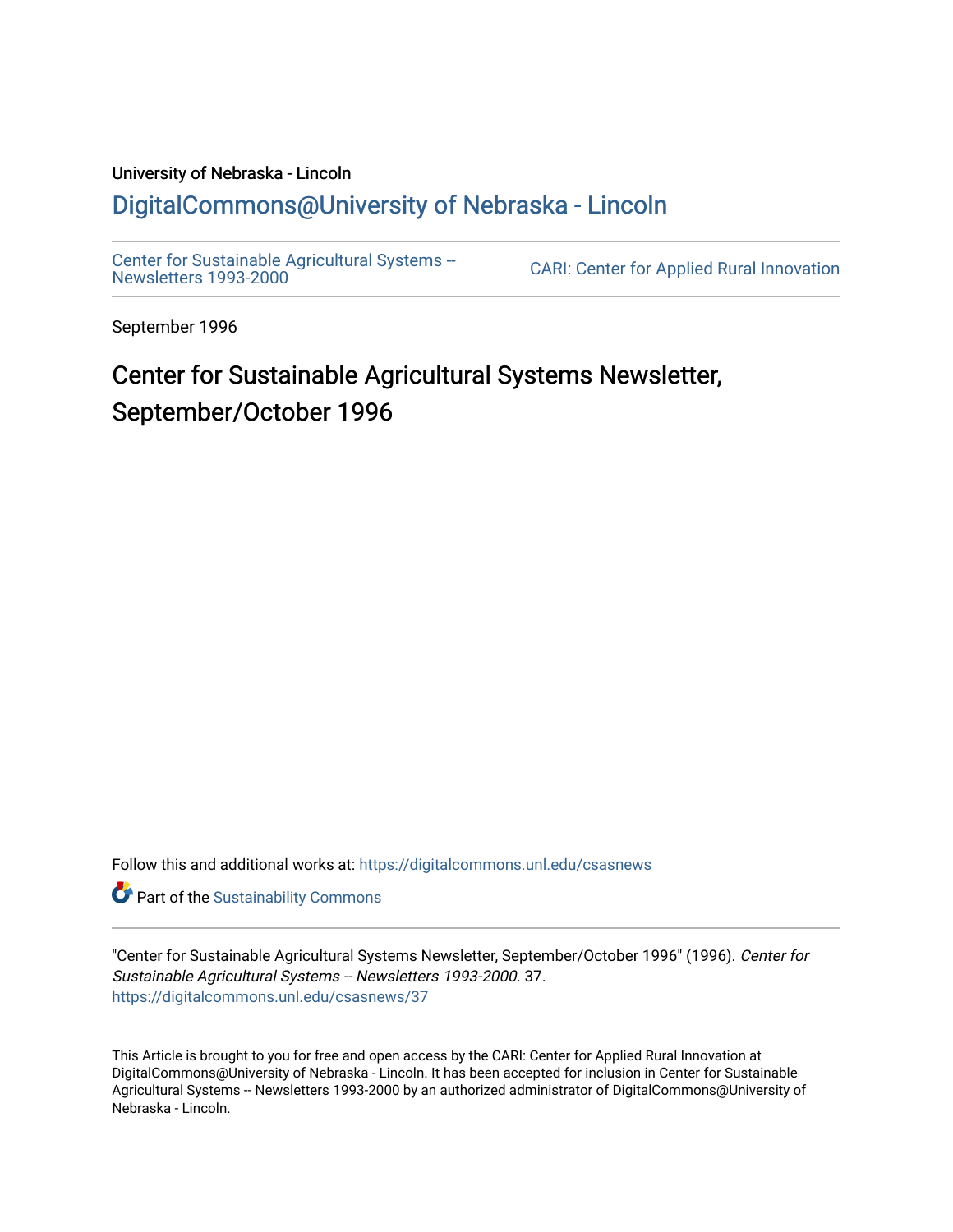# **Center for Sustainable Agricultural Systems Newsletter**

# **September-October 1996**

# **Restoring Productivity, Profit, and Ecological Integrity in Chile**

In September I was invited to participate in a regional workshop on land use planning and sustainable agriculture in the Southern Cone countries. Hillsides in some areas near the coast in Chile have been planted to wheat for more than 300 years, and harvests extracted with no addition of nutrients. Tilled by subsistence farmers often working with oxen and a single bottom plow, much of this land is in a wheat-fallow system that yields as little as 1-1.5 tons/ha (15-22 bu/a) of winter wheat every two years. When the tour leaders told me we would see farmers tilling the B-horizon, I was sure that it would prove to be an exaggeration. It did not take long to see that they were right.

Although level fields nearby are producing world- class wine and table grapes, kiwi, and a range of stone fruits and apples for export, using drip irrigation and other technologies that rival California in their innovation and efficiency, limited resource farmers continue to eke out an existence on highly degraded lands. The only viable option from an ecological point of view appears to be consolidation of small holdings through purchase by investors and planting of trees for lumber and pulpwood, an activity subsidized at a rate of 75% by the government. The result is monoculture pine or eucalyptus forests that are clear cut after 20 to 30 years, causing yet another cycle of soil erosion and social erosion. Although there is some conservation of soil, the consequences of this well-meaning strategy include unemployment, continued migration to cities, and a widening gap between those who own the land and those who need food and a better life.

Increasing the productive capacity and profit from highly eroded farms in the coastal hills and central valley of Chile is one goal of a new cooperative project launched after a recent workshop convened by INIA (National Institute for Agricultural and Livestock Research) in Cauquenes at a branch research station. Attended by specialists in agriculture and rural development from all six countries in the Southern Cone, this conference had the goal of preparing a comprehensive research project for the region. The goals are to restore both crop and livestock productivity as well as rehabilitate highly eroded lands and recreate the ecological integrity of agroecosystems on which people depend for food and income. Specific pilot projects in each country will bring interdisciplinary teams from appropriate government agencies, universities, and the private sector together to work side by side with farmers to seek location-specific solutions to problems of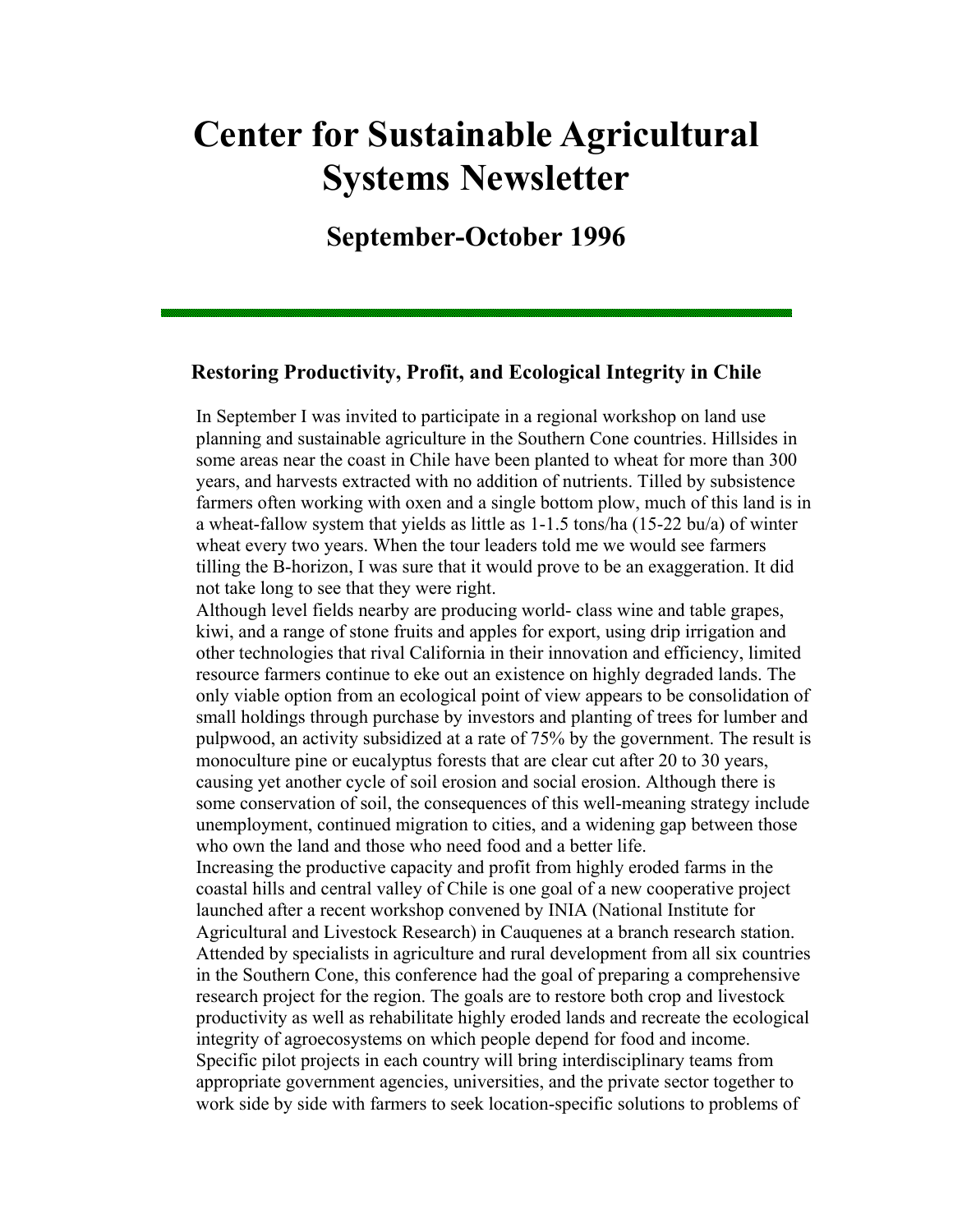soil erosion. Applying the best available current technologies that are appropriate to small-scale farmers in these pilot areas, the teams plan to involve neighbors and the community in long-term planning for integrated systems that will help restore the ecosystem while producing food and income for families. In the pilot program near the coast in Chile, one option will be to concentrate wheat production on the best fields using needed N and P applications along with crop rotations to increase yields on a limited area. Other areas on the farm will be used for intensive, high-value crops such as grapes and tree fruits, using irrigation tape, minimum tillage, and biological control of pests. The most eroded parts of the farm will be planted to permanent pastures and a diverse mixture of trees to allow the soil to regenerate and to prevent further erosion. Planning will be conducted in close communication with the farmers in the pilot zone, and research will be carried out as a joint venture by cooperators in the field and the team of investigators. This pilot project is specific to the coastal hills in Chile. One or more sites will be chosen in the five other countries where soil erosion is a major problem and location-specific solutions will be tested and demonstrated. This project is one of the most attractive of current efforts in Latin America in terms of its agroecosystem focus and its goal of restoring both productivity and ecological integrity to the landscape. It is part of a comprehensive program by PROCISUR (Cooperative Program for Technological Agricultural and Livestock Development in the Southern Cone) with headquarters in Montevideo, Uruguay. This subproject is a comprehensive agricultural program of IICA (Interamerican Institute of Agricultural Sciences) that is financed by the Interamerican Development Bank, individual governments, and other international donors. The group is currently seeking funding sources for this ambitious project.

*Submitted by Chuck Francis*

## **Specialty Food Products Field Day a Success**

On August 24 about 40 people participated in the first field day that focused on farmers' markets and other forms of direct marketing locally grown products. After cruising the Lincoln Farmers' Market (LFM), the manager Billene Nemec welcomed the group and told them they were helping to celebrate the first decade of the LFM. The Lancaster County Extension Office hosted the second segment of the field day where participants heard from producers Tom Tomas and Keith Lutnes, and UNL representatives Alice Henneman, Laurie Hodges, and Jill Gifford. The panel, moderated by Lancaster County Extension Unit Leader Gary Bergman, described what is involved in direct marketing such as common problems and how to avoid them, safety requirements for processed food, organic certification, and what resources are available from UNL and elsewhere to assist direct marketers of food products.

After a lunch supplemented by wonderful donations from many LFM vendors (including sweet corn prepared to perfection by Ward Shires and Wanda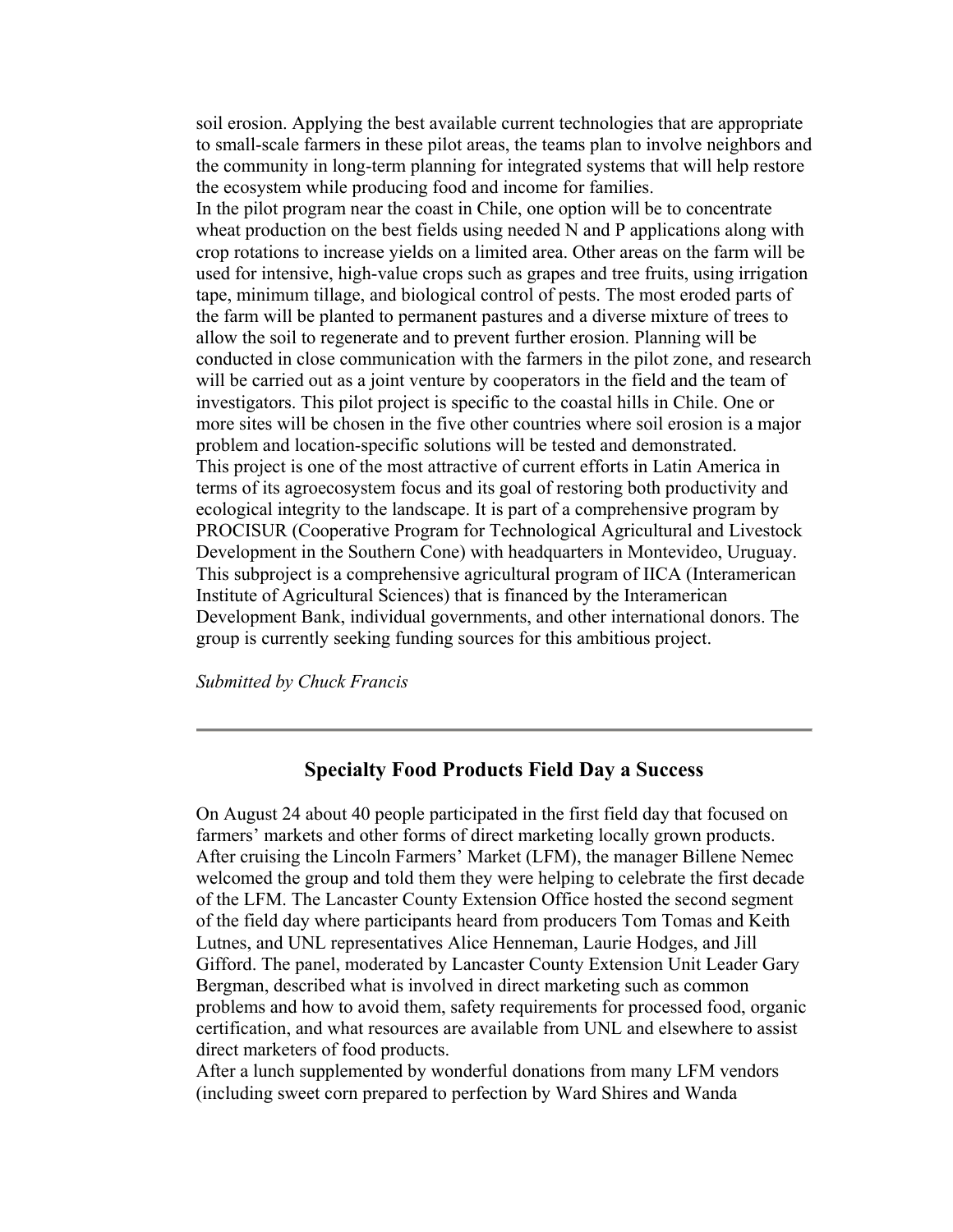Leonard), the group visited five farms of LFM vendors who shared their experiences (and treats) with participants. Demonstrations and commentaries covered such topics as drip irrigation, mulching with plastic film, regulation of food labels and safe food laws. As CSAS Advisory Committee member Mort Stelling put it, "We observed the ingenuity and unquenchable spirit of the small producers themselves." Thanks to Bob and Judy Slama of Crete, Peggy and Gene Eggert and Diane McCown of Martell, Gene and Dot Langdale of Firth, and Jerry Meyer of Beatrice for being great tour hosts.

The event was sponsored by CSAS, Nebraska Cooperative Extension, Lincoln Farmers' Market, Nebraska Sustainable Agriculture Society, and Specialty Growers/Organic Crop Improvement Association - Nebraska Chapter 3. We plan to make this an annual event.

#### **While parents visited with Lincoln Farmers' Market vendors, children enjoyed creating potato heads and seed art at the table hosted by Cris Carusi, director of the Nebraska Sustainable Agriculture Society.**

**Jerry Meyer tells consumers about the organic herbs and produce he grows in Beatrice.** 

**At his farm Jerry goes into greater depth as he shares his production and marketing knowledge and experience with participants who went on the afternoon tour.** 

# **Minigrants Awarded for Sustainable Ag Education**

For the second year, the North Central Sustainable Agriculture Training Program (NCSATP) has awarded minigrants to support regional training activities. These minigrants supply funds for out-of-state speakers and special topic tours. The goals are to:

- stimulate the exchange of information and materials across states;
- test alternative learning methods;
- give educators on-farm experience with various systems;
- provide in-depth training on sustainable agriculture issues.

NCSATP has sponsored six speakers and three tours to date. For example, the Michigan Agricultural Stewardship Association invited John Ikerd, University of Missouri, and Bob Leader, Indiana Farmers Union, to the Agricultural Mega Conference in Lansing. Ikerd discussed moving beyond defining sustainable agriculture to developing more environmentally sound, economically viable, and socially responsible farming systems. Leader described how he gets more money for his soybeans by processing the crop on his farm. He turns out a variety of products including fish food and specialty oils.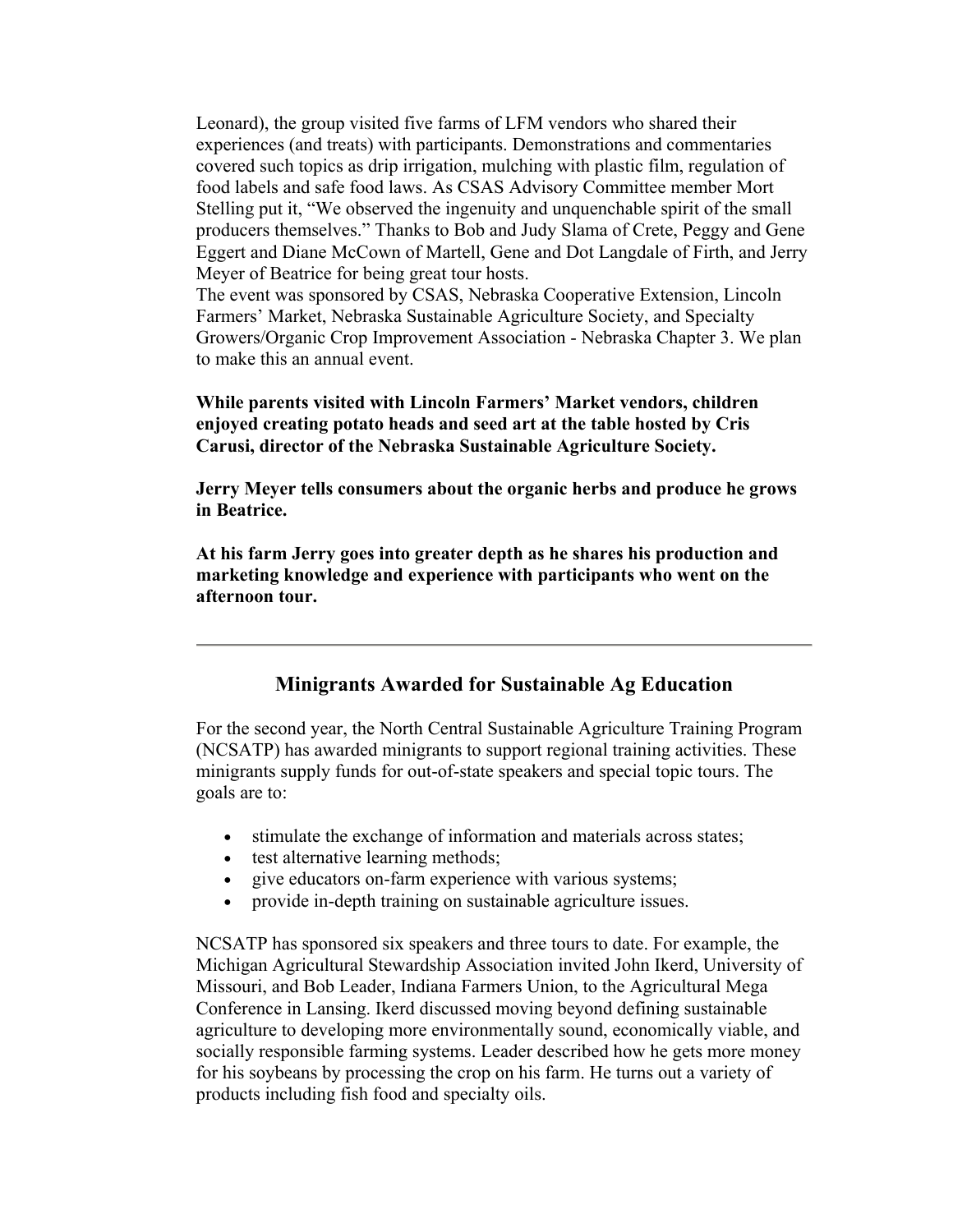Also in Michigan, the Extension Service and the Michigan Integrated Food  $\&$ Farming Systems Project hosted a field day at the Guthrie farm near Delton. Tom and Nancy Guthrie along with other agriculturists and community leaders are developing a model stewardship plan to protect water quality and natural resources. Speakers from Ontario and New York addressed whole farm planning, and participants toured demonstration sites including nitrogen test plots. The North Dakota and South Dakota task force designed two tours for Extension educators and specialists and Natural Resources Conservation Service (NRCS) personnel. The tours supplemented classroom training in sustainable agriculture, strengthened the systems approach to production agriculture, and gave educators the opportunity to listen to farmers' philosophies and management techniques. Participants visited a no-till research farm and an intensive rotational grazing operation using the Holistic Resource Management model. Back in the classroom, Dennis Johnson, University of Minnesota, detailed various learning methods to implement grazing and livestock confinement systems. Among the techniques discussed were the pasture walk, learning circles, and networking. Sandy Wyman, NRCS Montana regional office, tackled the issue of grazing riparian and other environmentally sensitive areas. The topic elicits a wide variety of opinions regarding the best use of this potential resource. Evaluations of the speakers and tours as well as suggestions for future training activities will be shared throughout the North Central region. The funding source for the NCSATP and minigrants is the USDA SARE Program. For more information, call Heidi Carter at 402-472-0917.

*Submitted by Heidi Carter*

## **Glickman Lauds Farmers' Markets for Consumers and Farmers**

On August 23, one day before the Lincoln Farmers' Market event, Agriculture Secretary Dan Glickman hosted a farmers' market at the USDA. He told the gathered farmers, area workers and other visitors that such local farmers' markets are a growing trend throughout the nation, and farmers can increase their income significantly by participating. As part of National Farmers' Market Week, Glickman released a new USDA survey which found that nearly a million consumers visit farmers' markets across the country each week and that direct marketing sales of fruits and vegetables total approximately \$1.1 billion annually. In addition, the number of farmers' markets has increased nearly 40% since 1994. "The growth in the number of farmers' markets across the nation illustrates the importance of the bridge between farmers and consumers," said Glickman. "Farmers — especially small and limited resource farmers — continue to look for new, innovative marketing opportunities to increase income and combat an ever increasing lack of competition in U.S. agriculture. Consumers, conscious of the nutritional benefits of fresh fruits and vegetables, also are supporting farmers' markets in record numbers."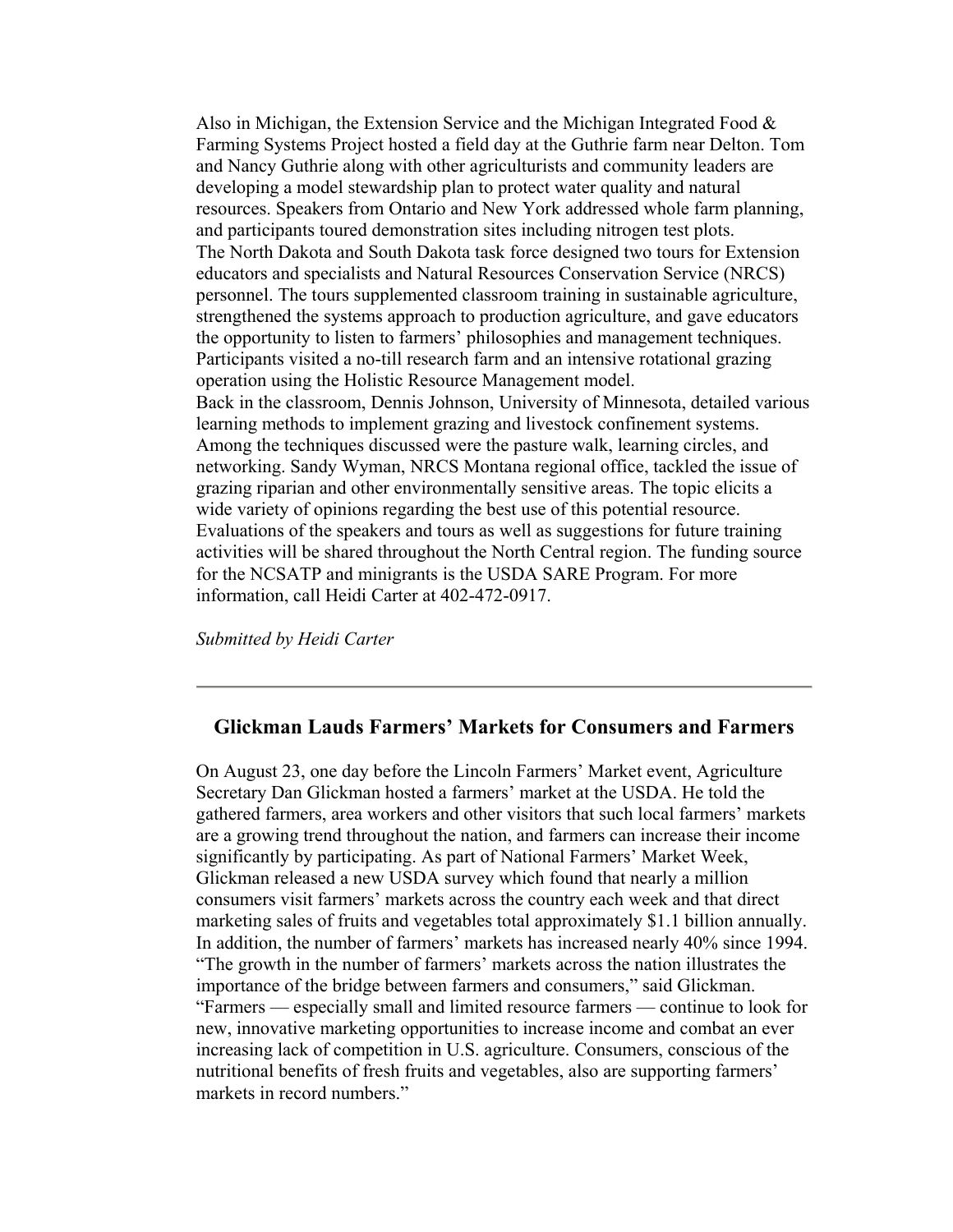The 1996 edition of the National Farmers' Market Directory, a state-by-state listing of nearly 2,500 farmers' markets across the country, may be accessed via the Internet at http://www.usda.gov/ams/states.htm.

#### **Source: USDA press release, 8/23/96**

# **Integrated Farm**

#### **Visitor Comments**

Integrated crop/livestock production and research continue to draw visitors to the Agricultural Research and Development Center (ARDC). This past summer there have been numerous student visits and tours with farmers that included the Integrated Farm as part of their itinerary. The key features of the project that appear to attract attention are cropping system and agroforestry diversity, complementarity of crops and livestock, and conversion of dairy and feedlot manure to compost as part of the nutrient cycling strategy on the farm. "In the future, I imagine many of the erodible hillsides in the corn belt will have strips and diversity like what is here at the ARDC," observed a student intern from the Land Institute in Salina, Kansas. She had been learning about the contour strip cropping rotations east of the headquarters building, a series of three fields with large plots and different rotations of predominant crops for the region. The contour strips and minimum tillage reduce erosion to below the soil replacement value, and provide both spatial and temporal diversity within the field. Originally funded by a SARE grant, this project continues to be one of the most visible indications that research at the ARDC is not business as usual. The intensive use of cool- and warm-season grasses, complemented by grazing residues and a short feedlot period, is one of the most compelling systems emerging from research conducted by animal scientists and agronomists at the ARDC. "This strategy seems to have the potential to reduce production costs for beef, keep the soil in place on erodible lands planted to pastures, solve most of the manure problem, and release some of our basic grain production for human food use and export," said a local producer who toured several of the experiments. The system also results in leaner beef, an important product for today's consumer. Research on grazing residues, effects of field windbreaks on winter gains, and implications of ridge till planting are among the activities of the Integrated Farm. Making compost to meet crop nutrient needs is one viable alternative to spreading manure directly from the feedlot or applying slurry from the dairy barns. A major effort to efficiently recycle nutrients back into production fields, coupled with carefully planned crop rotations, has provided a strategy to meet about 40% of the nitrogen needs and most of the other nutrients required for top yields at the ARDC. "Manure has become a problem for those of us who raise confined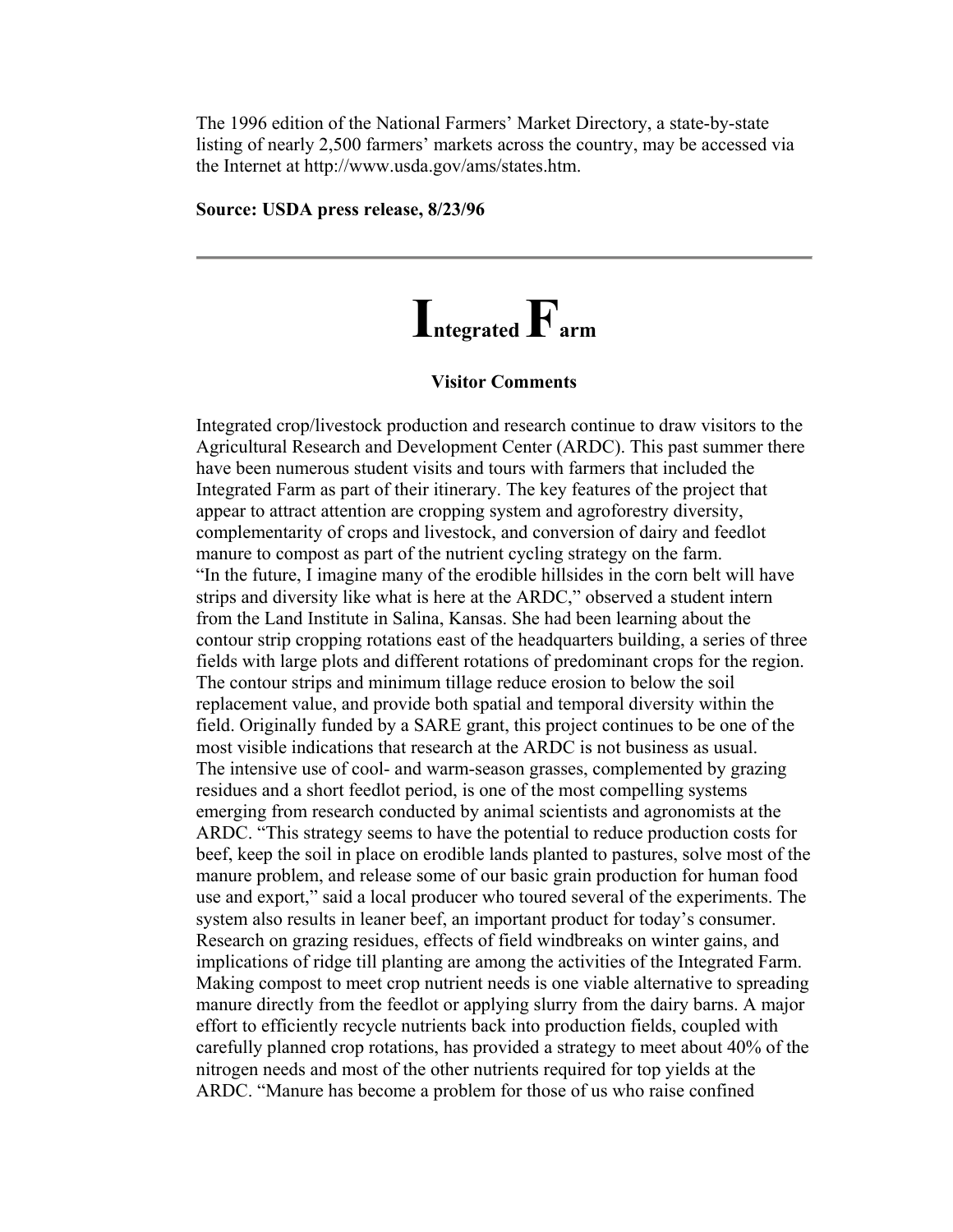cattle," according to a Nebraska feedlot manager. "This approach to compost production and application gives us greater flexibility in time of application and helps to stabilize nutrients for use by crops in rotation." The compost research includes several projects that evaluate the potential for replacing chemical fertilizers, interactions with cover crops and rotations, and long-term effect on soil quality. These comments from visitors confirm that the Integrated Farm is a valuable joint project of the CSAS, ARDC, and several cooperating departments. The project is in its fifth year.

*Submitted by Chuck Francis*

#### **Did You Know**...

Growing a day's food for one adult takes about 1,700 gallons of water.

# **Satellite Programs on 1996 Farm Bill**

Washington State University and several federal agencies are sponsoring a satellite series on the farm bill. Two scheduled for November are: Risk Is Not a Four-Letter Word (Nov. 1, 8:00-10:00 PT); Conservation Compliance and EQIP (Nov. 22, 8:00-9:30 PT). They will be aired on Telestar 401, ch. 17 C-Band. Another program, Wetland Provisions, will be scheduled at a later date. For more information contact Colette DePhelps at WSU, (509) 335-0183, dephelps@wsu.edu.

#### **Did You Know**...

According to Giving USA 1996, environment and wildlife organizations received an almost 13% raise in gifts from 1994 to 1995, and contributions to education institutions experienced an 8% growth.

#### **Resources**

*Agroforestry Notes*. Free. New series of peer-reviewed technical papers written for non-researchers. Topics fall into four categories: agroforestry principles; conservation agroforestry; production agroforestry; and special applications of agroforestry technologies. Issued periodically throughout the year. National Agroforestry Center, East Campus-UNL, Lincoln, NE 68583-0822.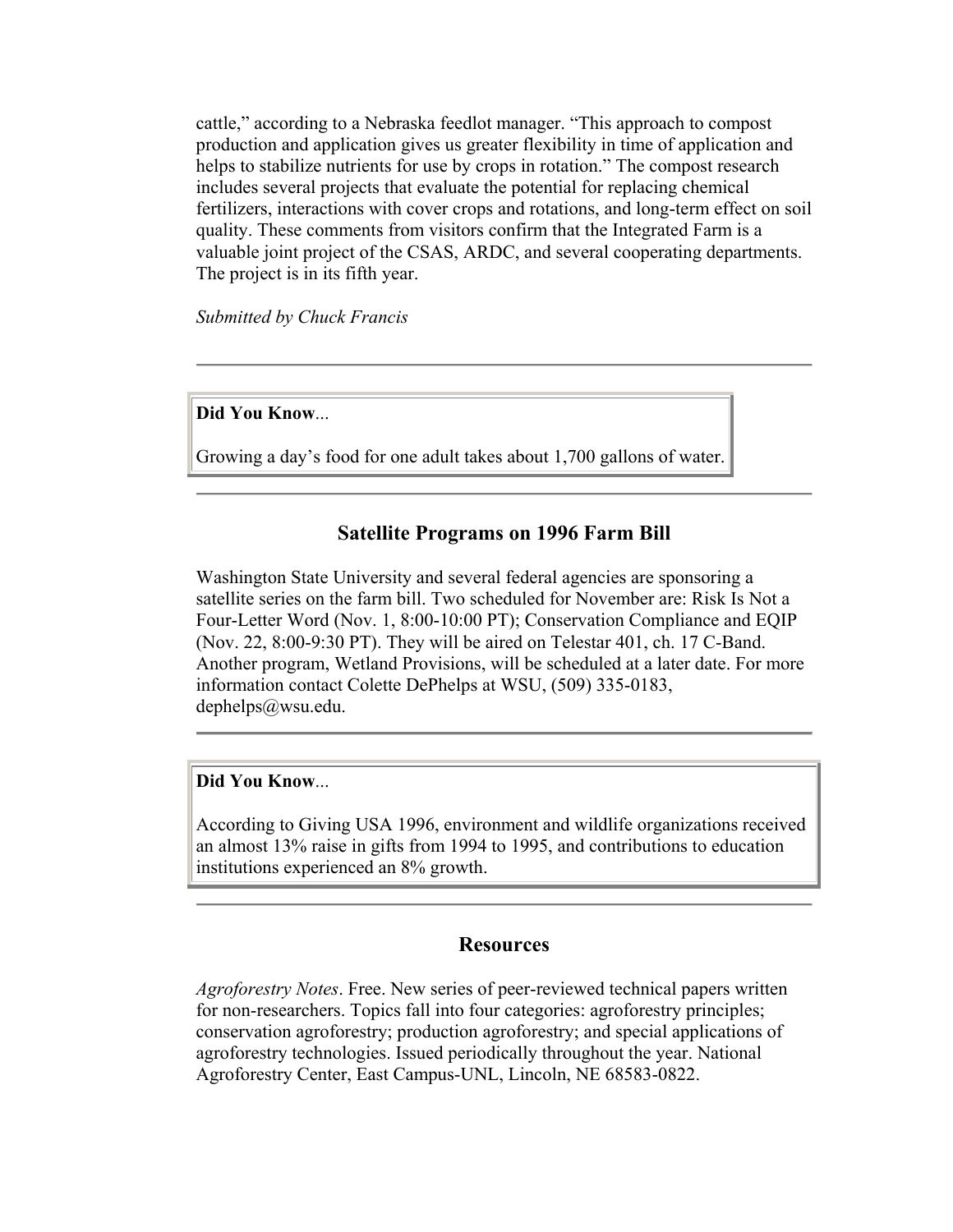*1996 National Organic Directory*. \$34.95 + \$6 s&h. More than 1,000 cross-listed references of commodities bought and sold, contact information of organic growers, wholesalers, suppliers and related businesses, and updated summary of state and federal organic laws. Community Alliance with Family Farmers, PO Box 464, Davis, CA 95617, 1-800-852-3832.

*Organic '92: Proceedings of the Organic Farming Symposium*. \$15. Compilation of 41 papers presented by farmers, researchers, educators and consultants in January 1992. Topics include crop, soil and pest management; cover crops; regulations; on-farm research; diversification, and more. Small Farm Center, U. of California, Davis, CA 95616-8699, 916-752-8136. Also, visit their web site: www.sfc.ucdavis.edu.

*Our Global Environment: A Health Perspective* (Fourth Edition, 1995). Anne Nadakavukaren. \$29.95. Provides broad overview of environmental issues in textbook form. Includes chapters about ozone depletion, global warming, water and air pollution, pesticides, food quality, food security and many other topics related to environmental degradation. Waveland Press Inc., PO Box 400, Prospect Heights, IL 60070, 847-634-0081, info@waveland.com.

Proceedings of 11th IFOAM International Scientific Conference held August 11- 15, 1996 in Copenhagen, Denmark and attended by 1,000 delegates from 92 countries. Vol. 1: Fundamentals of Organic Agriculture. Vol. 2: New Research in Organic Agriculture. 125 DKK each. Request faxed order form by sending e-mail to: ifoam96@login.dknet.dk.

Summary proceedings of the North American Symposium of the Association for Farming Systems Research/Extension (AFSR/E), held on November 5-8, 1995 at Iowa State University. \$15 in the US (\$20 to Canada and Mexico, \$25 overseas). Contains summaries by each speaker or panel, the final program, and a mailing list (with e-mail addresses) of participants. Checks payable to NCRCRD should be sent to Julie Stewart, North Central Regional Center for Rural Development, 404 East Hall, I.S.U., Ames, Iowa 50011.

*From Farm To Market*. \$10/yr for 8 issues. Newsletter written by Dr. Laurie Hodges, UNL Vegetable Specialist, for commercial vegetable and fruit growers. Horticulture Department, UNL, PO Box 830724, Lincoln, NE 68583-0724, 402- 472-8616, hort034@unlvm.unl.edu.

#### **Did You Know**...

The U.S. Department of Defense has committed to reduce its pesticide use by 50% by October 2000.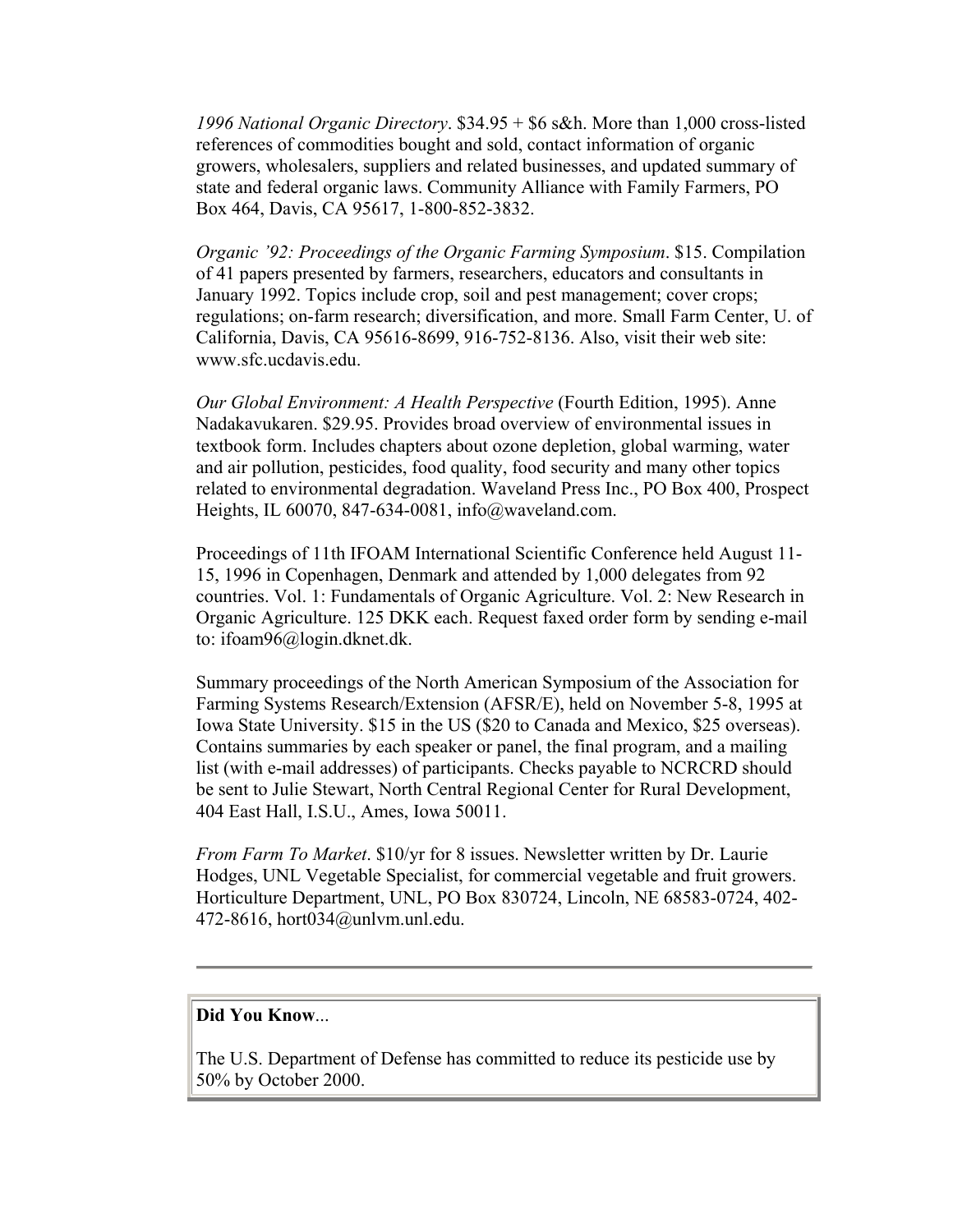**Did You Know**...

As a tribute to the 10-year anniversary of Iowa's Groundwater Protection Act, the state has declared 1997 the "Year of Water."

#### **Call for Papers on Ogallala Aquifer**

The 1997 Nebraska Water Conference has issued a call for papers on the Great Plains Symposium: The Ogallala Aquifer, to be held in Lincoln, Nebraska March 10-12, 1997. One of the four sessions will be presentations on regional sustainability from the management perspectives of producers, manufacturers, food processors and government. Abstracts are due November 15. For more information contact Robert Kuzelka, (402) 472-7527, rkuzelka@unlinfo.unl.edu.

#### **Did You Know**...

The Institute for Agriculture and Trade Policy for Farm Aid says there are now two farmers over age 65 for every one farmer under 35.

#### **Windbreaks Help Pepper Production**

Laurie Hodges, UNL Vegetable Specialist, has been conducting research on the impact of windbreaks on peppers. In her August 23 newsletter (see Resources) she states: "We've harvested heavily for the past four weeks from the plots sheltered by a tree windbreak, with hardly anything ready in the plots unprotected from the wind. The differences in vegetative growth, leaf size, and fruit size, weight, and number are striking. Also the exposed peppers have moderately severe bacterial leaf spot, while the sheltered peppers have much less of this devastating disease." Dr. Hodges will have final yield data by late fall.

#### **Number of Nation's Large Farms Increases**

The number of America's large farms — those with sales of \$100,000 or more grew sixfold in the past 25 years, increasing from 51,995 in 1969 to 333,865 in 1992, according to an Agricultural Brief (AB/96-1), released in early August by the Commerce Department's Census Bureau. During this same time span, the total number of farms declined from 2.7 million in 1969 to 1.9 million in 1992.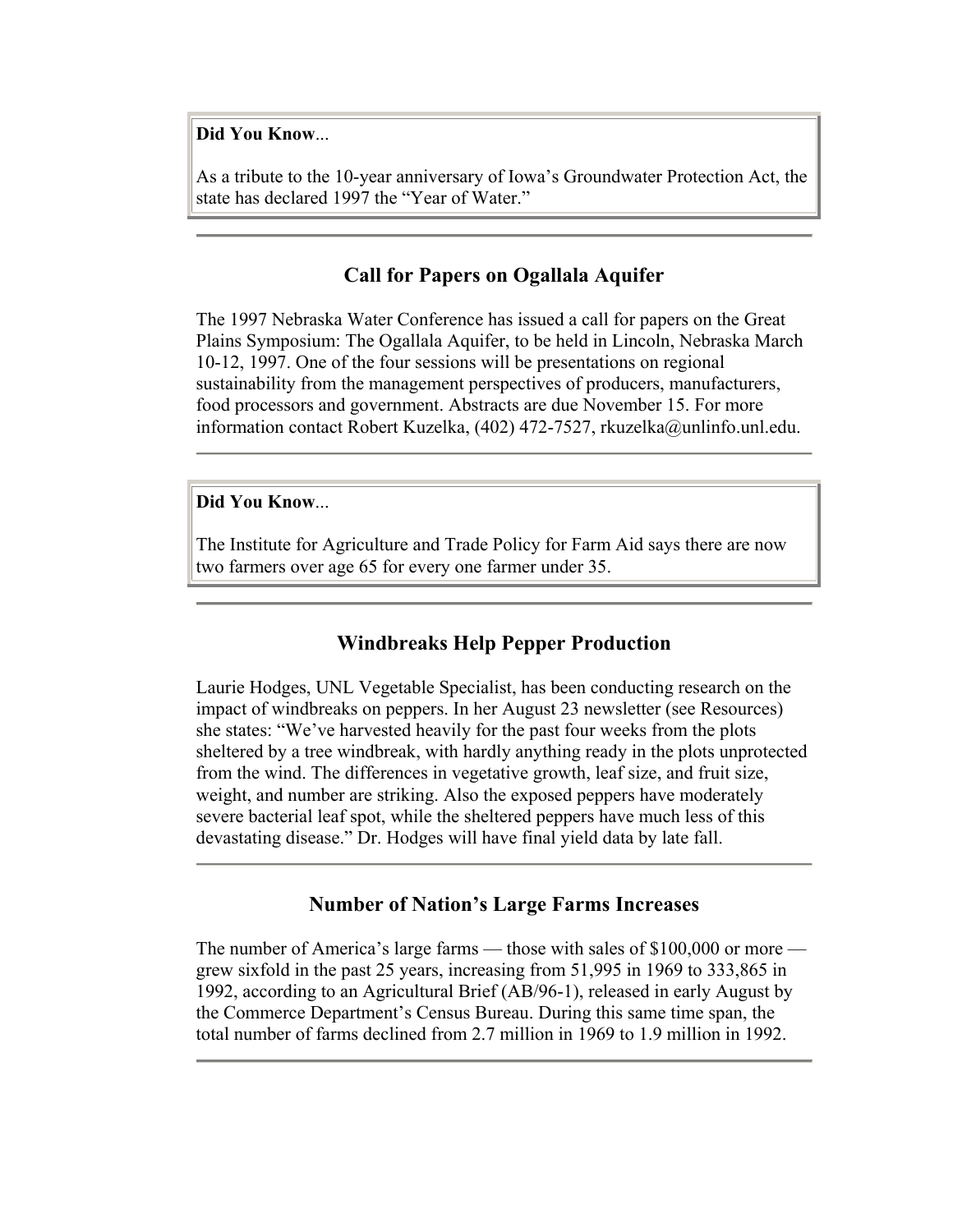# **Coming Events**

Contact CSAS office for more information:

## **1996**

#### Oct. 20-21

Groundwater Foundation Annual Water Festival Workshop, Nebraska City, NE Nov. 1-2

Profit from Diversity, Small Farm Trade Show & Seminars, Columbia, MO

#### Nov. 3-8

American Society of Agronomy Annual Meeting, Indianapolis, IN

#### Nov. 6-8

21st Century Solutions: New Uses for Ag Products, and Biomass Workshop, Tulare, CA

#### Nov. 6-11

American Society of Specialty Cut Flower Growers Annual Meeting, Denver, CO Nov. 8-10

6th Annual Urban-Rural Conference, East Troy, WI

Nov. 11-16

14th International Symposium on Sustainable Farming Systems, Colombo, Sri Lanka

Nov. 13-15

Composting Council's Seventh Annual Conference, Arlington, VA

# Nov. 20-22

New Opportunities In Composting and Organics Recycling, Des Moines, IA Dec. 5-7

1996 Acres U.S.A. conference, St. Louis, MO

# **1997**

Mar. 19-21

International Conference on Ag Production and Nutrition, Boston, MA

June 8-12/15-19

XVIII International Grassland Congress '97, Winnipeg, Manitoba/Saskatoon, Saskatchewan